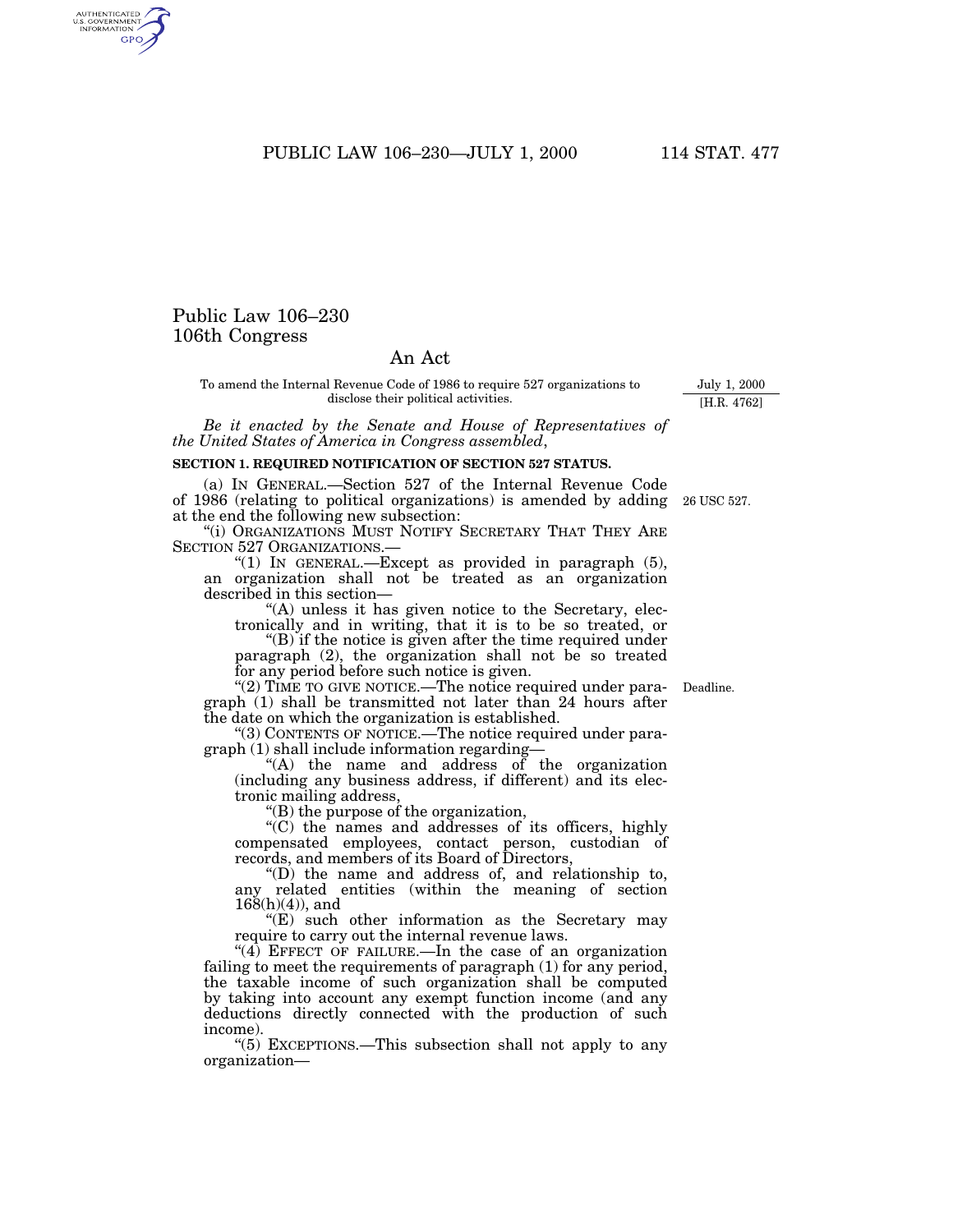26 USC 6104.

''(A) to which this section applies solely by reason of subsection (f)(1), or<br>"(B) which reasonably anticipates that it will not have

''(B) which reasonably anticipates that it will not have gross receipts of \$25,000 or more for any taxable year. ''(6) COORDINATION WITH OTHER REQUIREMENTS.—This sub-

section shall not apply to any person required (without regard to this subsection) to report under the Federal Election Campaign Act of 1971 (2 U.S.C. 431 et seq.) as a political committee.''.

(b) DISCLOSURE REQUIREMENTS.—

(1) INSPECTION AT INTERNAL REVENUE SERVICE OFFICES.—

(A) IN GENERAL.—Section  $6104(a)(1)(A)$  of the Internal Revenue Code of 1986 (relating to public inspection of applications) is amended—

(i) by inserting ''or a political organization is exempt from taxation under section 527 for any taxable year'' after ''taxable year'';

(ii) by inserting ''or notice of status filed by the organization under section 527(i)'' before '', together''; (iii) by inserting "or notice" after "such application"

each place it appears; (iv) by inserting "or notice" after "any application";

(v) by inserting ''for exemption from taxation under section  $501(a)$ " after "any organization" in the last sentence; and

(vi) by inserting ''OR 527'' after ''SECTION 501'' in the heading.

(B) CONFORMING AMENDMENT.—The heading for section 6104(a) of such Code is amended by inserting ''OR NOTICE OF STATUS'' before the period.

(2) INSPECTION OF NOTICE ON INTERNET AND IN PERSON.— Section 6104(a) of such Code is amended by adding at the end the following new paragraph:

''(3) INFORMATION AVAILABLE ON INTERNET AND IN PER-SON.—

''(A) IN GENERAL.—The Secretary shall make publicly available, on the Internet and at the offices of the Internal Revenue Service—

''(i) a list of all political organizations which file a notice with the Secretary under section 527(i), and

''(ii) the name, address, electronic mailing address, custodian of records, and contact person for such organization.

''(B) TIME TO MAKE INFORMATION AVAILABLE.—The Secretary shall make available the information required under subparagraph (A) not later than 5 business days after the Secretary receives a notice from a political organization under section 527(i).''.

(3) INSPECTION BY COMMITTEE OF CONGRESS.—Section  $6104(a)(2)$  of such Code is amended by inserting "or notice of status of any political organization which is exempt from taxation under section 527 for any taxable year" after "taxable year''.

(4) PUBLIC INSPECTION MADE AVAILABLE BY ORGANIZA-TION.—Section 6104(d) of such Code (relating to public inspection of certain annual returns and applications for exemption) is amended—

Public information. Records.

Deadline.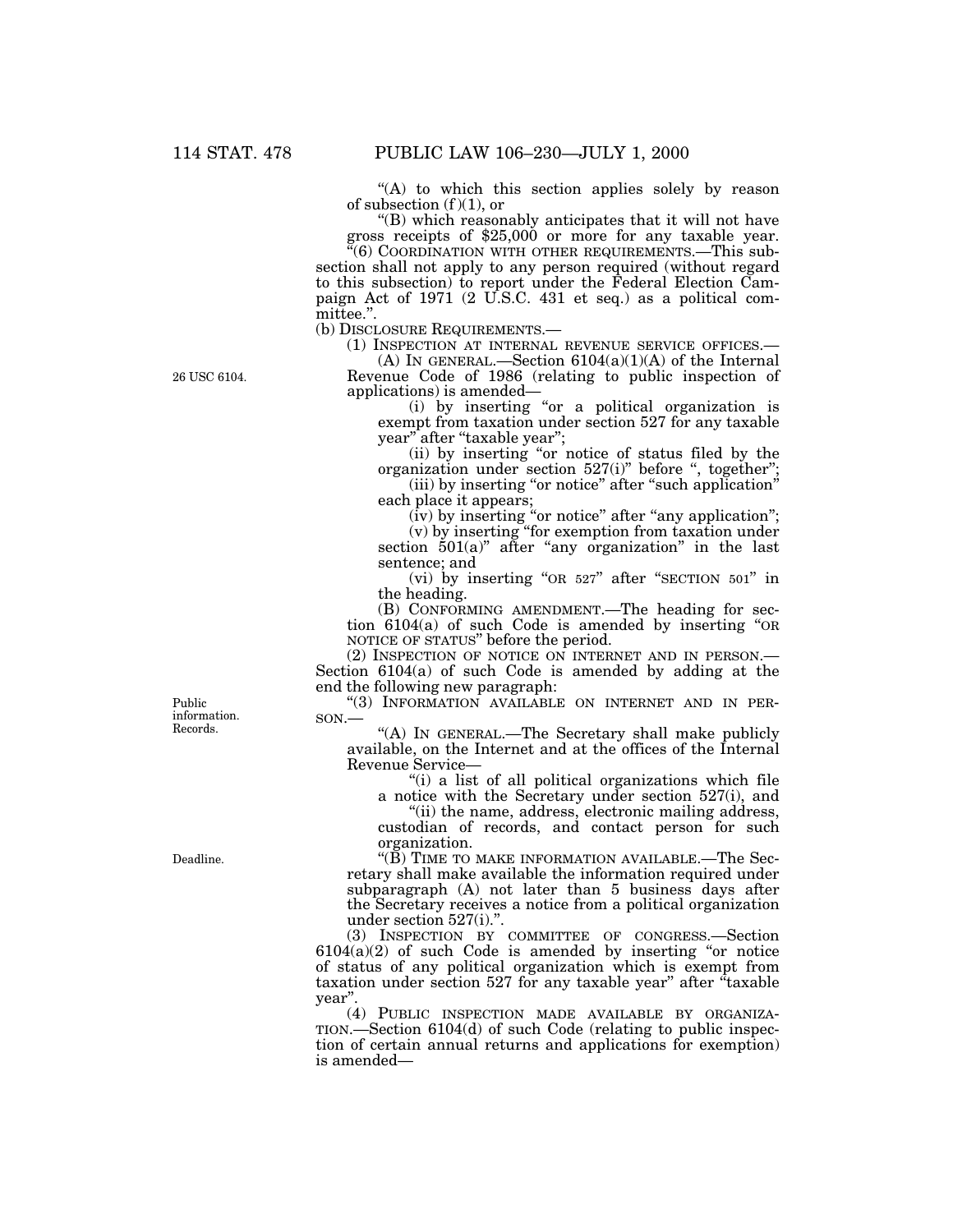(A) by striking ''AND APPLICATIONS FOR EXEMPTION'' and inserting '', APPLICATIONS FOR EXEMPTION, AND NOTICES OF STATUS'' in the heading;

(B) by inserting ''or notice of status under section 527(i)" after "section 501" and by inserting "or any notice materials" after "materials" in paragraph  $(\tilde{1})(A)(ii)$ ;

(C) by inserting or ''or such notice materials'' after "materials" in paragraph  $(1)(B)$ ; and

(D) by adding at the end the following new paragraph: "(6) NOTICE MATERIALS.—For purposes of paragraph (1), the term 'notice materials' means the notice of status filed under section 527(i) and any papers submitted in support of such notice and any letter or other document issued by the Internal Revenue Service with respect to such notice.'

(c) FAILURE TO MAKE PUBLIC.—Section  $6652(c)(1)(D)$  of the Internal Revenue Code of 1986 (relating to public inspection of 26 USC 6652. applications for exemption) is amended—

(1) by inserting ''or notice materials (as defined in such section)" after "section)"; and

(2) by inserting ''AND NOTICE OF STATUS'' after ''EXEMPTION'' in the heading.

(d) EFFECTIVE DATE.—

(1) IN GENERAL.—Except as provided in paragraphs (2) and (3), the amendments made by this section shall take effect on the date of the enactment of this section.

(2) ORGANIZATIONS ALREADY IN EXISTENCE.—In the case of an organization established before the date of the enactment of this section, the time to file the notice under section  $527(i)(2)$ of the Internal Revenue Code of 1986, as added by this section, shall be 30 days after the date of the enactment of this section.

(3) INFORMATION AVAILABILITY.—The amendment made by subsection  $(b)(2)$  shall take effect on the date that is 45 days after the date of the enactment of this section.

#### **SEC. 2. DISCLOSURES BY POLITICAL ORGANIZATIONS.**

(a) REQUIRED DISCLOSURE OF 527 ORGANIZATIONS.—Section 527 of the Internal Revenue Code of 1986 (relating to political organizations), as amended by section  $1(a)$ , is amended by adding at the end the following new section:

(j) REQUIRED DISCLOSURE OF EXPENDITURES AND CONTRIBU-TIONS.—

''(1) PENALTY FOR FAILURE.—In the case of—

"(A) a failure to make the required disclosures under paragraph (2) at the time and in the manner prescribed therefor, or

''(B) a failure to include any of the information required to be shown by such disclosures or to show the correct information,

there shall be paid by the organization an amount equal to the rate of tax specified in subsection  $(b)(1)$  multiplied by the amount to which the failure relates.

"(2) REQUIRED DISCLOSURE.—A political organization which accepts a contribution, or makes an expenditure, for an exempt function during any calendar year shall file with the Secretary either—

" $(A)(i)$  in the case of a calendar year in which a regularly scheduled election is held—

Reports. Effective dates. Deadlines.

26 USC 527.

26 USC 527 note.

Deadline.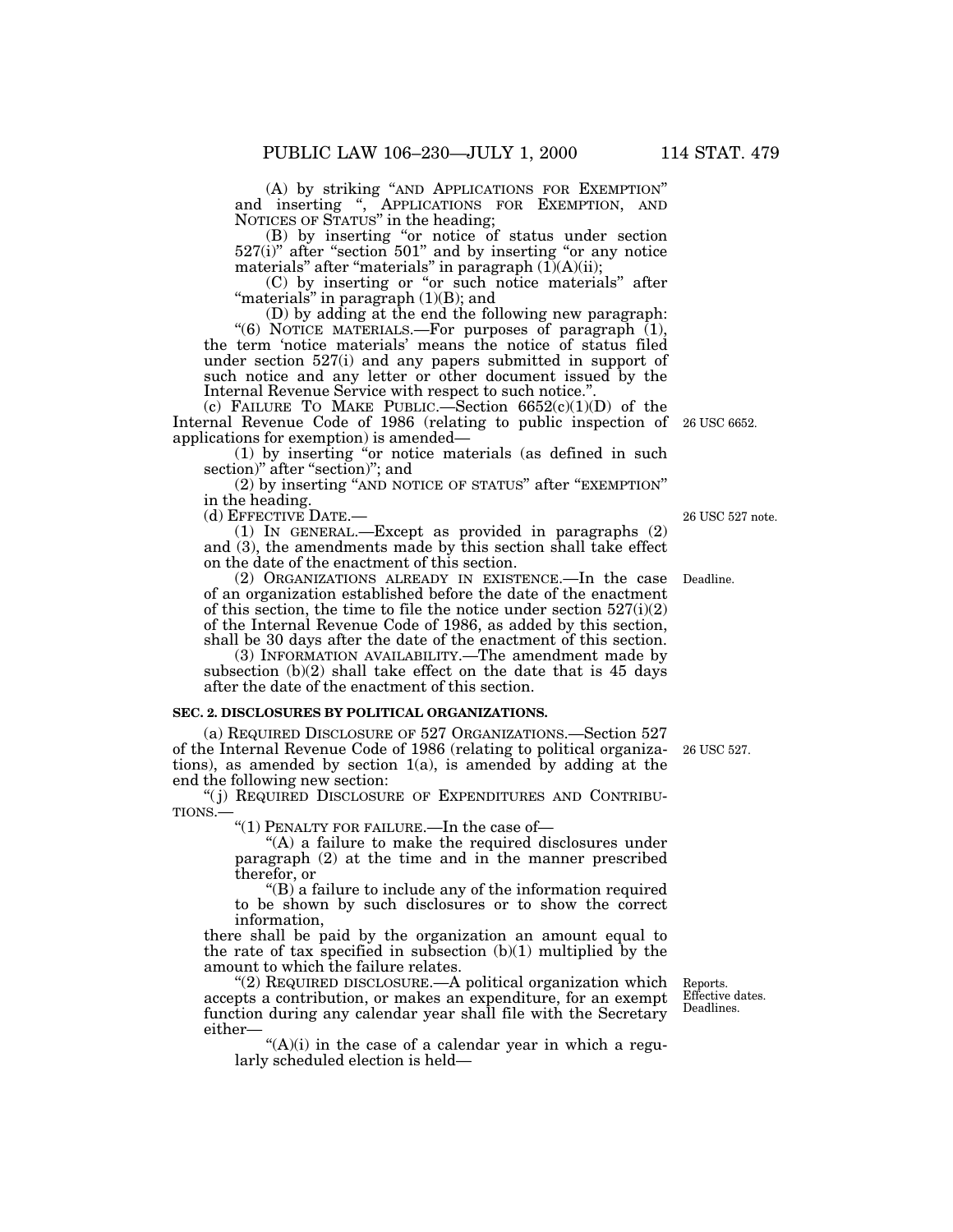''(I) quarterly reports, beginning with the first quarter of the calendar year in which a contribution is accepted or expenditure is made, which shall be filed not later than the fifteenth day after the last day of each calendar quarter, except that the report for the quarter ending on December 31 of such calendar year shall be filed not later than January 31 of the following calendar year,

"(II) a pre-election report, which shall be filed not later than the twelfth day before (or posted by registered or certified mail not later than the fifteenth day before) any election with respect to which the organization makes a contribution or expenditure, and which shall be complete as of the twentieth day before the election, and

''(III) a post-general election report, which shall be filed not later than the thirtieth day after the general election and which shall be complete as of the twentieth day after such general election, and

"(ii) in the case of any other calendar year, a report covering the period beginning January 1 and ending June 30, which shall be filed no later than July 31 and a report covering the period beginning July 1 and ending December 31, which shall be filed no later than January 31 of the following calendar year, or

 $\degree$ (B) monthly reports for the calendar year, beginning with the first month of the calendar year in which a contribution is accepted or expenditure is made, which shall be filed not later than the twentieth day after the last day of the month and shall be complete as if the last day of the month, except that, in lieu of filing the reports otherwise due in November and December of any year in which a regularly scheduled general election is held, a pre-general election report shall be filed in accordance with subparagraph  $(A)(i)(II)$ , a post-general election report shall be filed in accordance with subparagraph  $(A)(i)(III)$ , and a year end report shall be filed not later than January 31 of the following calendar year.

"(3) CONTENTS OF REPORT.—A report required under paragraph (2) shall contain the following information:

"(A) The amount of each expenditure made to a person if the aggregate amount of expenditures to such person during the calendar year equals or exceeds \$500 and the name and address of the person (in the case of an individual, including the occupation and name of employer of such individual).

''(B) The name and address (in the case of an individual, including the occupation and name of employer of such individual) of all contributors which contributed an aggregate amount of \$200 or more to the organization during the calendar year and the amount of the contribution.

Any expenditure or contribution disclosed in a previous reporting period is not required to be included in the current reporting period.

"(4) CONTRACTS TO SPEND OR CONTRIBUTE.—For purposes of this subsection, a person shall be treated as having made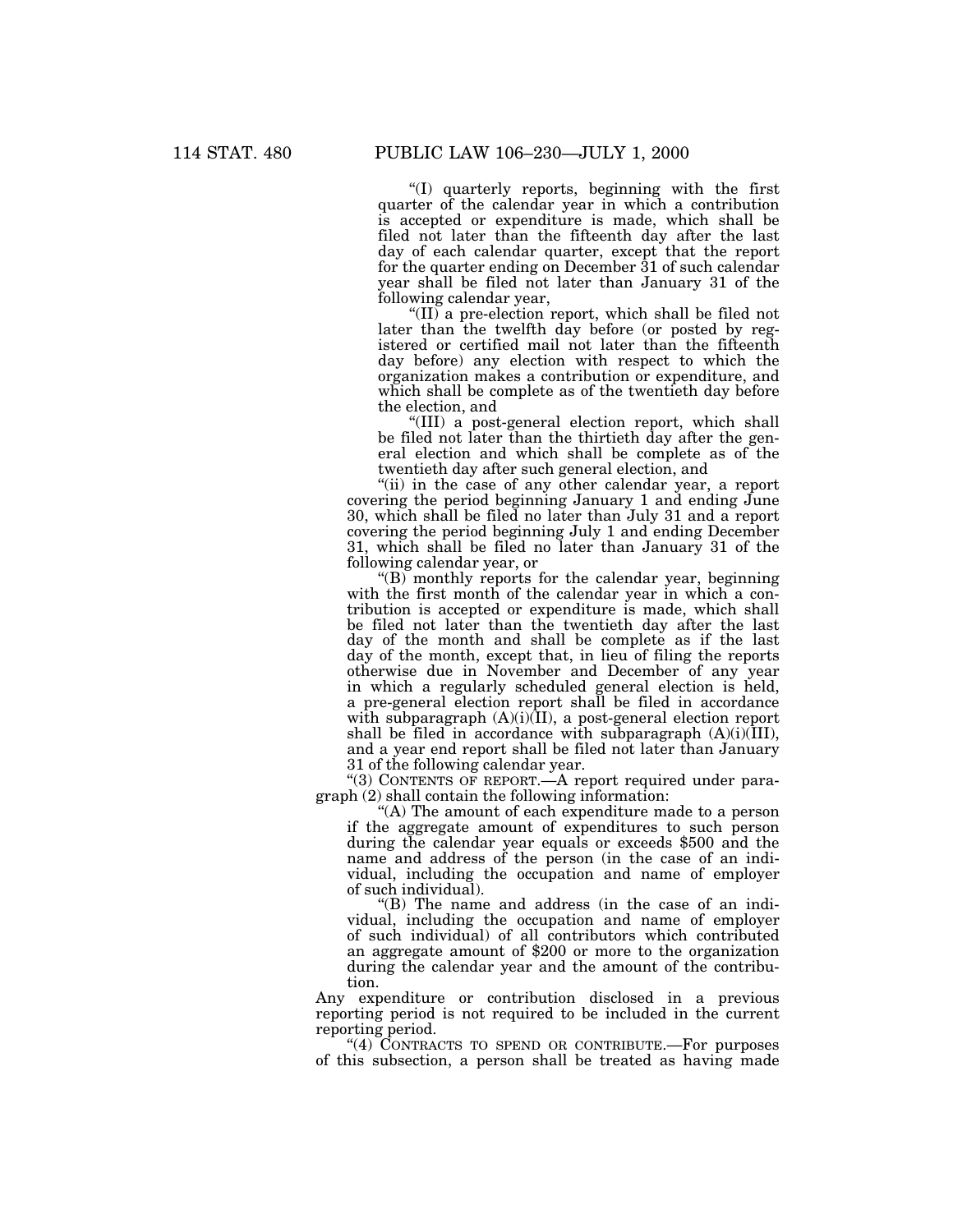an expenditure or contribution if the person has contracted or is otherwise obligated to make the expenditure or contribution.

''(5) COORDINATION WITH OTHER REQUIREMENTS.—This subsection shall not apply—

" $(A)$  to any person required (without regard to this subsection) to report under the Federal Election Campaign Act of 1971 (2 U.S.C. 431 et seq.) as a political committee,

''(B) to any State or local committee of a political party or political committee of a State or local candidate,

''(C) to any organization which reasonably anticipates that it will not have gross receipts of \$25,000 or more for any taxable year,

 $\mathrm{``(D)}$  to any organization to which this section applies solely by reason of subsection  $(f)(1)$ , or

 $E(W)$  with respect to any expenditure which is an independent expenditure (as defined in section 301 of such Act).

''(6) ELECTION.—For purposes of this subsection, the term 'election' means—

"(A) a general, special, primary, or runoff election for a Federal office,

 $\mathrm{``(B)}$  a convention or caucus of a political party which has authority to nominate a candidate for Federal office,

 $(C)$  a primary election held for the selection of delegates to a national nominating convention of a political party, or

''(D) a primary election held for the expression of a preference for the nomination of individuals for election to the office of President.''.

(b) PUBLIC DISCLOSURE OF REPORTS.—

(1) IN GENERAL.—Section 6104(d) of the Internal Revenue Code of 1986 (relating to public inspection of certain annual returns and applications for exemption), as amended by section  $1(b)(4)$ , is amended-

26 USC 6104.

(A) by inserting ''REPORTS,'' after ''RETURNS,'' in the heading;

(B) in paragraph  $(1)(A)$ , by striking "and" at the end of clause (i), by inserting ''and'' at the end of clause (ii), and by inserting after clause (ii) the following new clause:

"(iii) the reports filed under section  $527(j)$  (relating to required disclosure of expenditures and contributions) by such organization,''; and

 $(C)$  in paragraph  $(1)(B)$ , by inserting ", reports," after "return".

(2) DISCLOSURE OF CONTRIBUTORS ALLOWED.—Section  $6104(d)(3)(A)$  of such Code (relating to nondisclosure of contributors, etc.) is amended by inserting "or a political organization exempt from taxation under section  $527$ " after " $509(a)$ ".

(3) DISCLOSURE BY INTERNAL REVENUE SERVICE.—Section 6104(d) of such Code is amended by adding at the end the following new paragraph:

''(6) DISCLOSURE OF REPORTS BY INTERNAL REVENUE SERVICE.—Any report filed by an organization under section 527( j) (relating to required disclosure of expenditures and contributions) shall be made available to the public at such times and in such places as the Secretary may prescribe.''.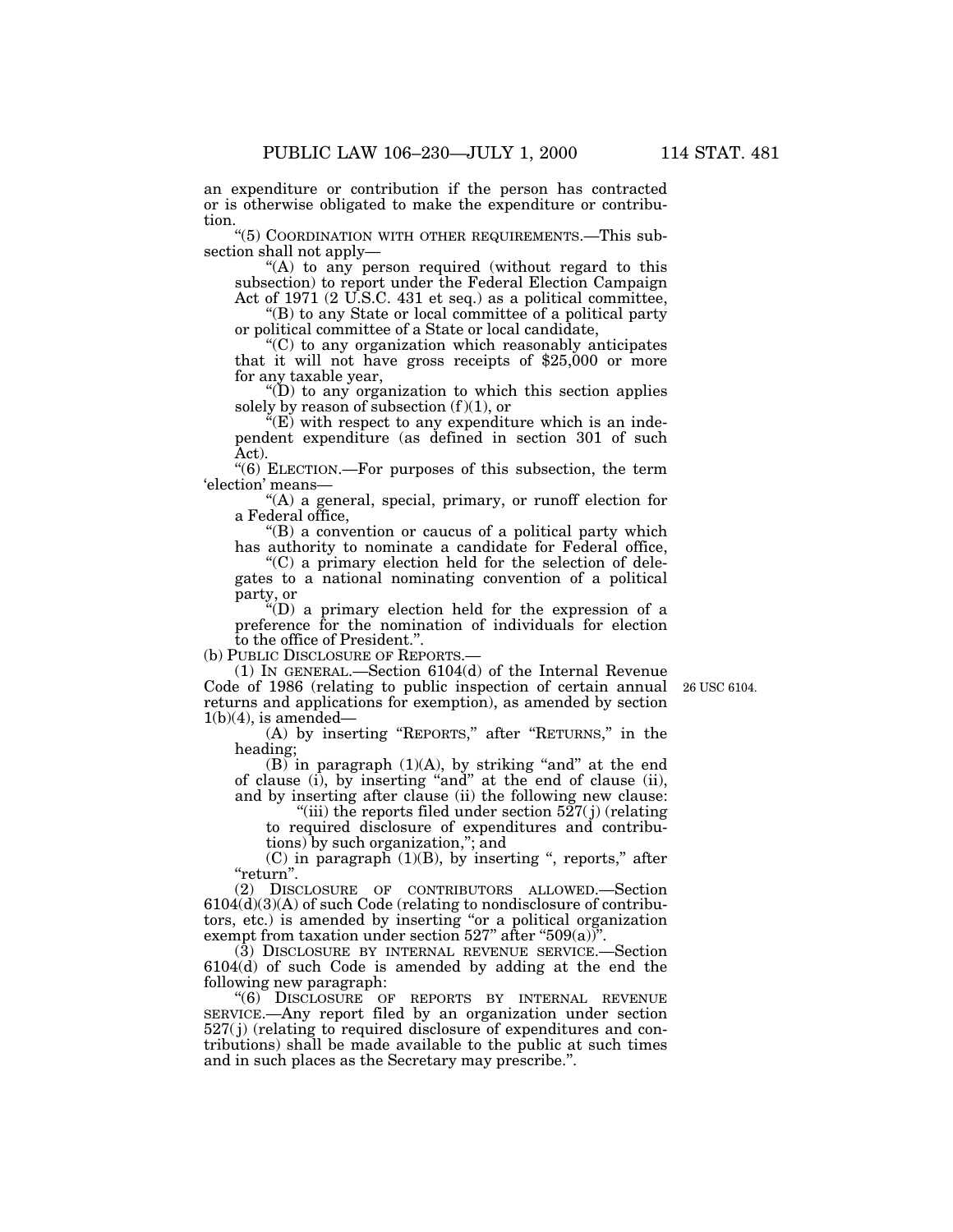26 USC 6652.

(c) FAILURE TO MAKE PUBLIC.—Section  $6652(c)(1)(C)$  of the Internal Revenue Code of 1986 (relating to public inspection of annual returns) is amended—

(1) by inserting "or report required under section  $527(j)$ " after "filing)";

 $(2)$  by inserting "or report" after "1 return"; and

(3) by inserting ''AND REPORTS'' after ''RETURNS'' in the heading.

Applicability. 26 USC 527 note.

(d) EFFECTIVE DATE.—The amendment made by subsection (a) shall apply to expenditures made and contributions received after the date of the enactment of this Act, except that such amendment shall not apply to expenditures made, or contributions received, after such date pursuant to a contract entered into on or before such date.

### **SEC. 3. RETURN REQUIREMENTS RELATING TO SECTION 527 ORGANIZATIONS.**

(a) RETURN REQUIREMENTS.—

(1) ORGANIZATIONS REQUIRED TO FILE.—Section 6012(a)(6) of the Internal Revenue Code of 1986 (relating to political organizations required to make returns of income) is amended by inserting "or which has gross receipts of \$25,000 or more for the taxable year (other than an organization to which section 527 applies solely by reason of subsection  $(f)(1)$  of such section)" after "taxable year".

(2) INFORMATION REQUIRED TO BE INCLUDED ON RETURN.— Section 6033 of such Code (relating to returns by exempt organizations) is amended by redesignating subsection (g) as subsection  $(h)$  and inserting after subsection  $(f)$  the following new subsection:

"(g) RETURNS REQUIRED BY POLITICAL ORGANIZATIONS.—In the case of a political organization required to file a return under section  $6012(a)(6)$ -

''(1) such organization shall file a return—

''(A) containing the information required, and complying with the other requirements, under subsection  $(a)(1)$ for organizations exempt from taxation under section 501(a), and

''(B) containing such other information as the Secretary deems necessary to carry out the provisions of this subsection, and

"(2) subsection  $(a)(2)(B)$  (relating to discretionary exceptions) shall apply with respect to such return.''.

(b) PUBLIC DISCLOSURE OF RETURNS.—

(1) RETURNS MADE AVAILABLE BY SECRETARY.—

(A) IN GENERAL.—Section 6104(b) of the Internal Revenue Code of 1986 (relating to inspection of annual information returns) is amended by inserting " $6012(a)(6)$ ," before ''6033''.

(B) CONTRIBUTOR INFORMATION.—Section 6104(b) of such Code is amended by inserting "or a political organization exempt from taxation under section  $527$ " after " $509(a)$ ". (2) RETURNS MADE AVAILABLE BY ORGANIZATIONS.—

(A) In GENERAL.—Paragraph  $(1)(A)(i)$  of section 6104(d) of such Code (relating to public inspection of certain annual returns, reports, applications for exemption, and notices of status) is amended by inserting "or section  $6012(a)(6)$ 

26 USC 6012.

26 USC 6033.

26 USC 6104.